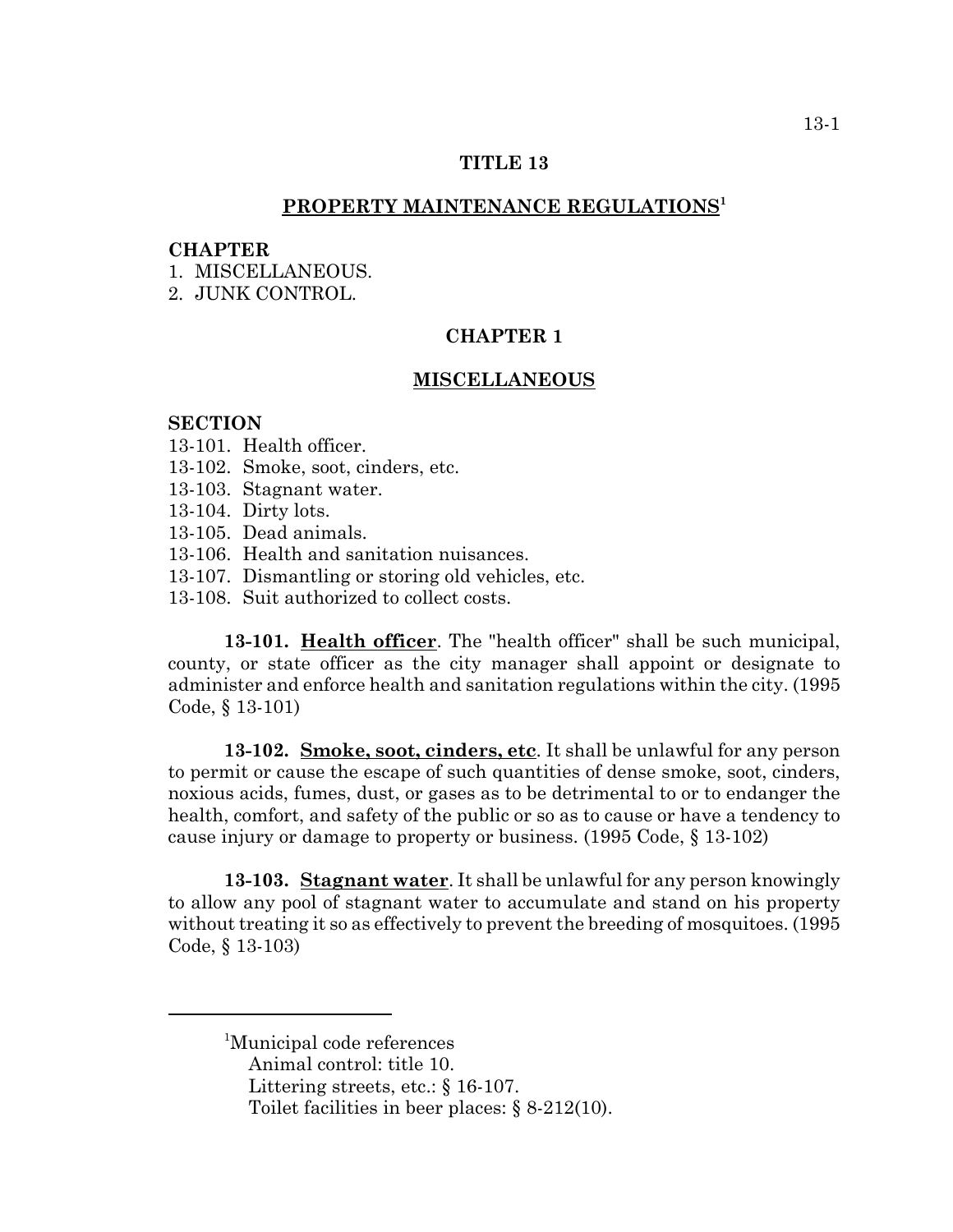**13-104. Dirty lots**. (1) Declaration of nuisance. The existence within the corporate limits of the City of Tusculum of lots and parcels of land overgrown with trees, vines, weeds, and other underbrush or burdened with accumulations of debris, trash, litter, garbage or refuse or any combination of preceding elements are hereby declared to be a nuisance.

(2) Permitting accumulations of trees, veins, grass, underbrush, debris, trash, litter, garbage, etc., unlawful. (a) It shall be unlawful for any

person owning, leasing, occupying or having control of property in the city to permit or suffer trees, vines, grass, underbrush, or any other vegetation to grow and/or debris, trash, litter, garbage, or refuse to accumulate on such property, to such extent that such a nuisance is created injurious to the health, safety and welfare of the inhabitants of the city or to encourage the infestation of rates or other harmful animals. Trees, vines, grass, underbrush and/or other vegetation which have attained a height of twelve inches (12") or more shall be presumed to be detrimental to the public health and a public nuisance, which presumption may be rebutted by competent evidence.

(b) It shall also be unlawful for any owner, occupant, lessee or anyone having supervision or control of any lot, tract, parcel of land or portion thereof, occupied or unoccupied, improved or unimproved, with the city to suffer or permit trees, vines, grass, weeds or any plant that is not cultivated to grow in rank profusion or otherwise, in, along, upon or across the sidewalk or street adjacent to same in the area between the property line and the curb line, or within the area ten feet (10') beyond the property line, to a height greater than twelve inches (12") on an average.

(3) Raking, piling of weeds and rubbish placement. In complying with section provisions, it shall be unlawful for any person owning, leasing, occupying or having control of property in the city to rake up, cut up or pile up said vines, grass, underbrush, or other vegetation, dead or broken tree limbs, dead trees or debris, trash, litter, garbage or rubbish into any ditch or natural drain or at any place on the property that might obstruct the vision of the operators of vehicles or pedestrians or obstruct the flow of water drainage.

(4) Removal; notice. Upon failure of any owner of property within the corporate limits of the city to cut or have cut such growth of trees, vines, grass, underbrush, and other obnoxious vegetation, or to have removed such accumulations of debris, trash, litter, garbage or refuse as described in (2) above, it shall be the duty of the city housing inspector (inspector), or such other persons as are designated by the mayor, to serve a notice on the owner, lessee, occupant or person having control of such property, ordering said person or persons to cut or have cut such obnoxious vegetation, trees, vines, grass or underbrush and/or remove or have removed such accumulations of debris, trash, litter, garbage and refuse within ten (10) days of the service of such notice; provided, however, that if the person who is the owner of record of the property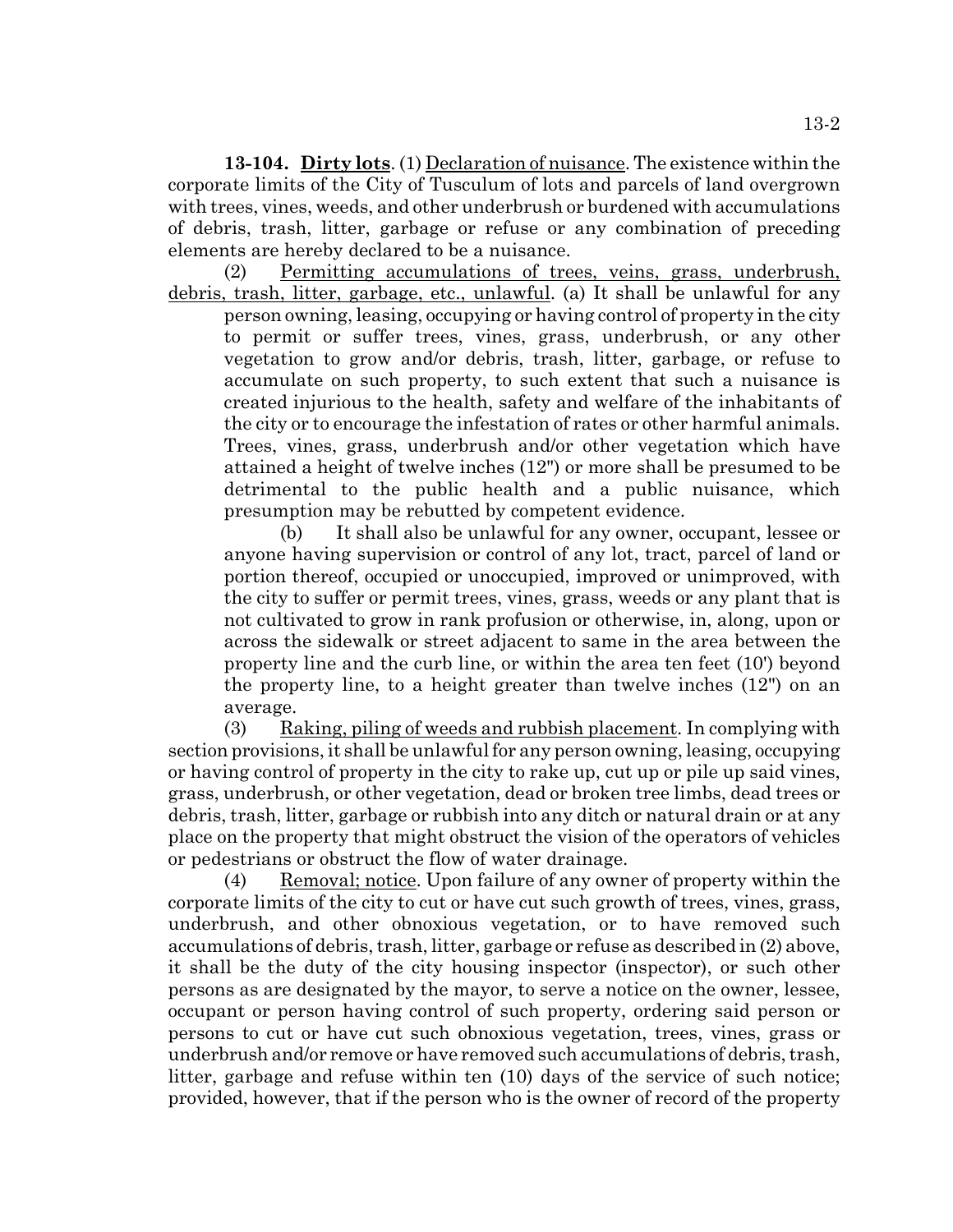is a carrier engaged in the transportation of property or is a utility transmitting communications, electricity, gas, liquids, steam, sewage, or other materials, then the notice required hereunder shall allow such owner of record twenty (20) days, excluding Saturday, Sunday and legal holidays, to comply with the removal of any such weeds, trees, vines, grass, underbrush, debris, trash, litter, garbage and refuse on said property. Such notice may be served:

(a) By personally delivering the same upon the owner, lessee, occupant, or person having control of such property;

(b) By mailing same to the last known address of such owner, lessee, occupant, or person having control of such property by certified United States mail; or,

(c) By posting the same on the property on which conditional conditions exist.

Service of notice by any of the above methods shall be due notice within the meaning of this section, provided, however, that no owner out of possession shall be liable to the penalty imposed by  $\S 13-104(7)$ , or such notice mailed to him by certified mail as aforesaid.

The notice required hereunder shall state that the owner, lessee, occupant or other person having control of such property is entitled to a hearing. The notice shall be written in plain language and shall also include, but not be limited to, the following elements:

(i) A brief statement of this law which shall contain the consequences of failing to remedy the noted condition;

(ii) The person, office, address and telephone number of the department or person giving notice;

(iii) A cost estimate for remedying the noted condition which shall be in conformity with the standards of cost in the community; and

(iv) A place wherein the notified party may return a copy of the notice, indicating the desire for hearing.

Failure to make the request within this time shall without exception constitute a waiver of the right of a hearing.

(5) Appeal. Any owner, lessee, occupant, or person having control of such property aggrieved by the determination and order of an inspector may appeal therefrom to the Board of Health and Sanitation Enforcement consisting of five (5) persons designated by the mayor for two (2) year terms within ten (10) days from the date of service of the notice; provided, however, that if the owner of record of any such aggrieved property is a carrier engaged in the transportation of property or is a utility transmitting communications, electricity, gas, liquids, steam, sewage, or other materials, such appeal may be taken within twenty (20) days from the date of the service of the notice. Such appeal shall be taken by filing with the board a notice of appeal stating in brief and concise form the grounds therefor. The board shall hear and determine such appeal as promptly as practicable but within ten (10) calendar days of the filing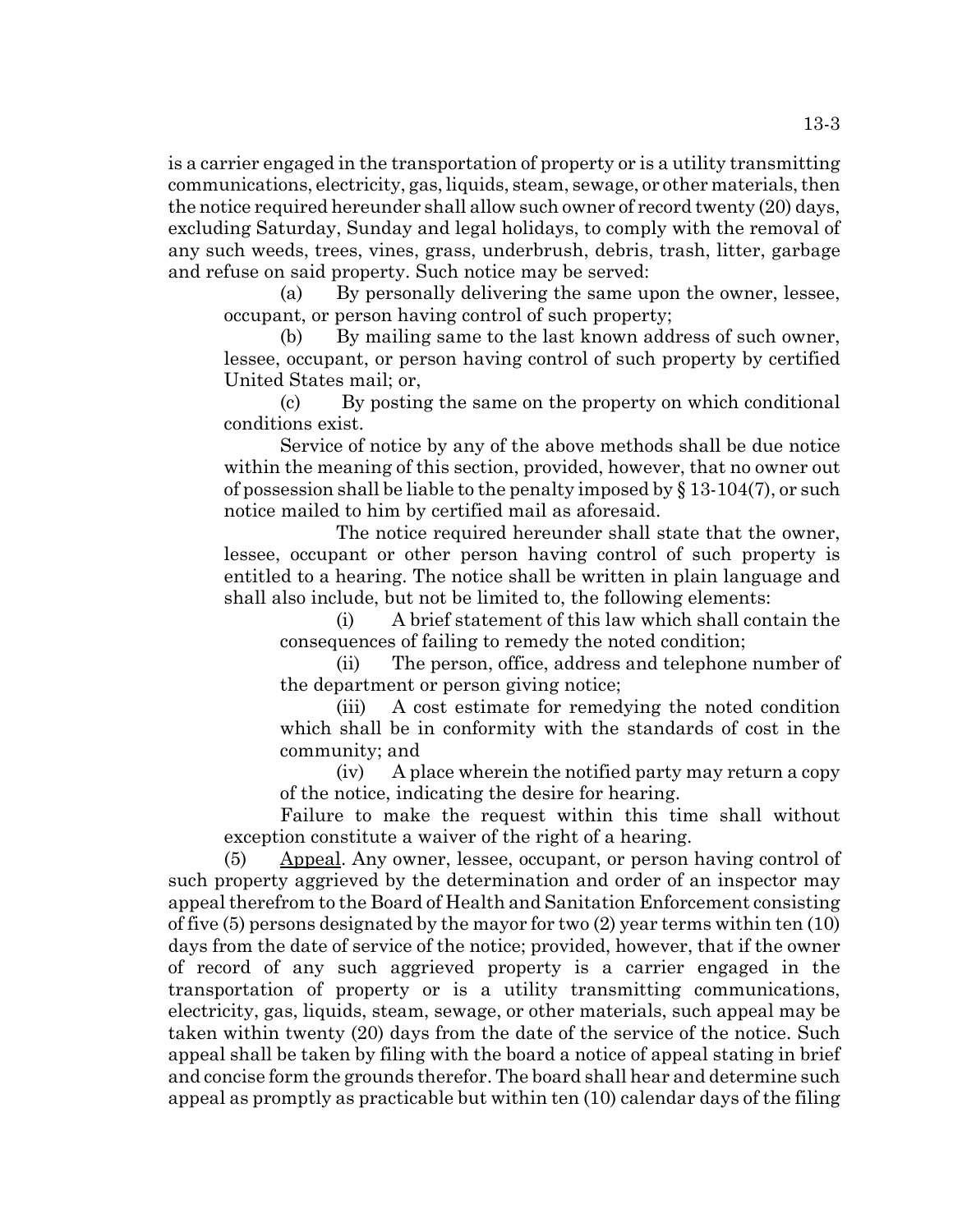of the appeal, except upon written application for an extension of time by the appellant, who shall recite reasons satisfactory to the board before such extension may be granted. The board shall have the power to affirm, reverse or modify the order of the inspector. The board's decision, together with the reasons therefor, shall be in writing and maintained as a public record. An owner, lessee, occupant or person having control of property who fails, refuses, or neglects to comply with the order of the inspector, if and as modified by the board shall be in violation of the provisions of this section. Appeal from the decision of the board shall be as provided by law in cases of certiorari.

(6) Noncompliance; abatement at owner's expense; nonpayment. If the owner or such other person described in § 13-104 herein shall fail to remedy such conditions within the time prescribed therein, unless an appeal is made, the inspector shall certify such failure to the city recorder who shall take such action as is necessary to remedy the conditions and abate the nuisance. If City of Tusculum employees and equipment are used in abating the nuisance, the city recorder shall determine the reasonable cost of the required inspections, recorded examinations, notifications, complaint response, and movement of employees and equipment to and from the site in establishing a base to which additional charges for equipment and employee operating time shall be added to establish the total cost to be billed to the owner. Upon failure of the owner to remit to the City of Tusculum the amount of such charge within sixty (60) days from the date of such notice, a ten (10%) percent penalty shall be added, and the total amount of the bill and the penalty shall constitute a lien upon the property for which the expenditure is made.

The city recorder shall either:

(a) Place the cost upon the tax rolls as a lien upon the affected property, which cost shall then be collected in the same manner as the city's taxes are collected; or

(b) Note the lien in favor of the city and against the affected property by filing a lien against the property in the Register's Office for Greene County, Tennessee, in the same manner as other liens are required to be filed.

The lien granted hereby may be enforced by suit in the Chancery Court of Greene County, Tennessee, as are other tax liens of the city.

The option granted under subsection (a) hereof shall not apply to any parcel of property upon which an "owner-occupied" residence is located.

The provisions of this section are not exclusive but are cumulative and in addition to the penalties and requirements of all other enumerated sections of title 13, it being the intent of the board of commissioners that the penalty provisions of any other enumerated section of title 13 shall be in addition to the burden placed upon the owner of the property set out in the provisions of this section.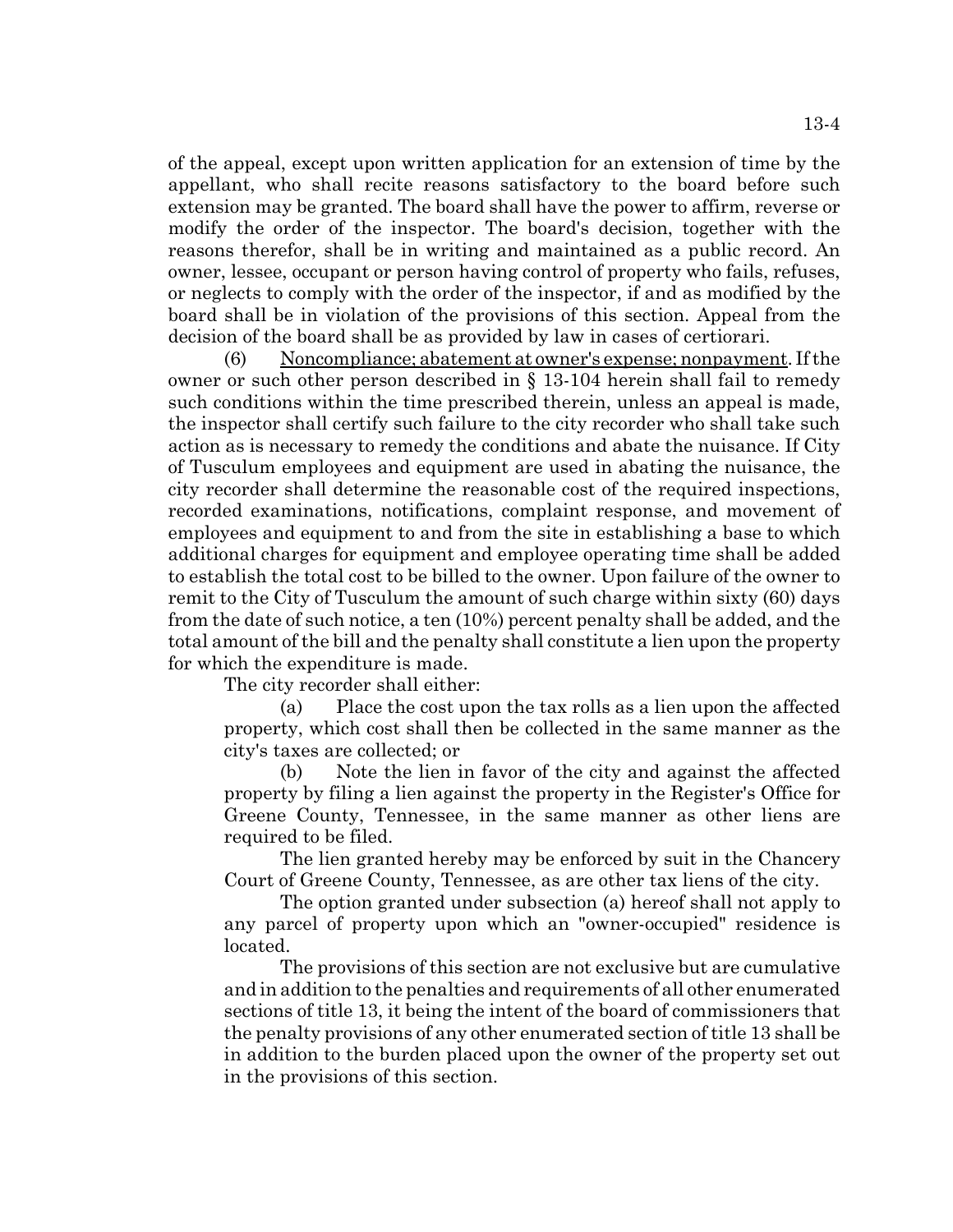(7) Penalties. Any person, firm or corporation violating the provisions of this section shall be guilty of a misdemeanor and punishable by a fine of not less than twenty-five dollars (\$25.00) or more than fifty dollars (\$50.00) and each day's violation shall constitute a separate offense. (1995 Code, § 13-104)

**13-105. Dead animals**. Any person owning or having possession of any dead animal not intended for use as food shall promptly bury the same or notify the health officer and dispose of such animal in such manner as the health officer shall direct. (1995 Code, § 13-105)

**13-106. Health and sanitation nuisances**. It shall be unlawful for any person to permit any premises owned, occupied, or controlled by him to become or remain in a filthy condition, or permit the use or occupation of same in such a manner as to create noxious or offensive smells and odors in connection therewith, or to allow the accumulation or creation of unwholesome and offensive matter or the breeding of flies, rodents, or other vermin on the premises to the menace of the public health or the annoyance of people residing within the vicinity. (1995 Code, § 13-106)

**13-107. Dismantling or storing old vehicles, etc**. It shall be unlawful for any person, firm, or corporation to use property located in the residential districts for the purpose of dismantling and/or storing unlicensed vehicles, refrigerators, stoves, or any other junk and allowing the same to remain or accumulate on said property. (1995 Code, § 13-107)

**13-108. Suit authorized to collect costs**. Pursuant to Tennessee Code Annotated, § 6-54-113, the City of Tusculum may collect the costs assessed against an owner who has failed to abate a nuisance as described in § 13-104 by filing an action for debt in any court of competent jurisdiction. (1995 Code, § 13-108)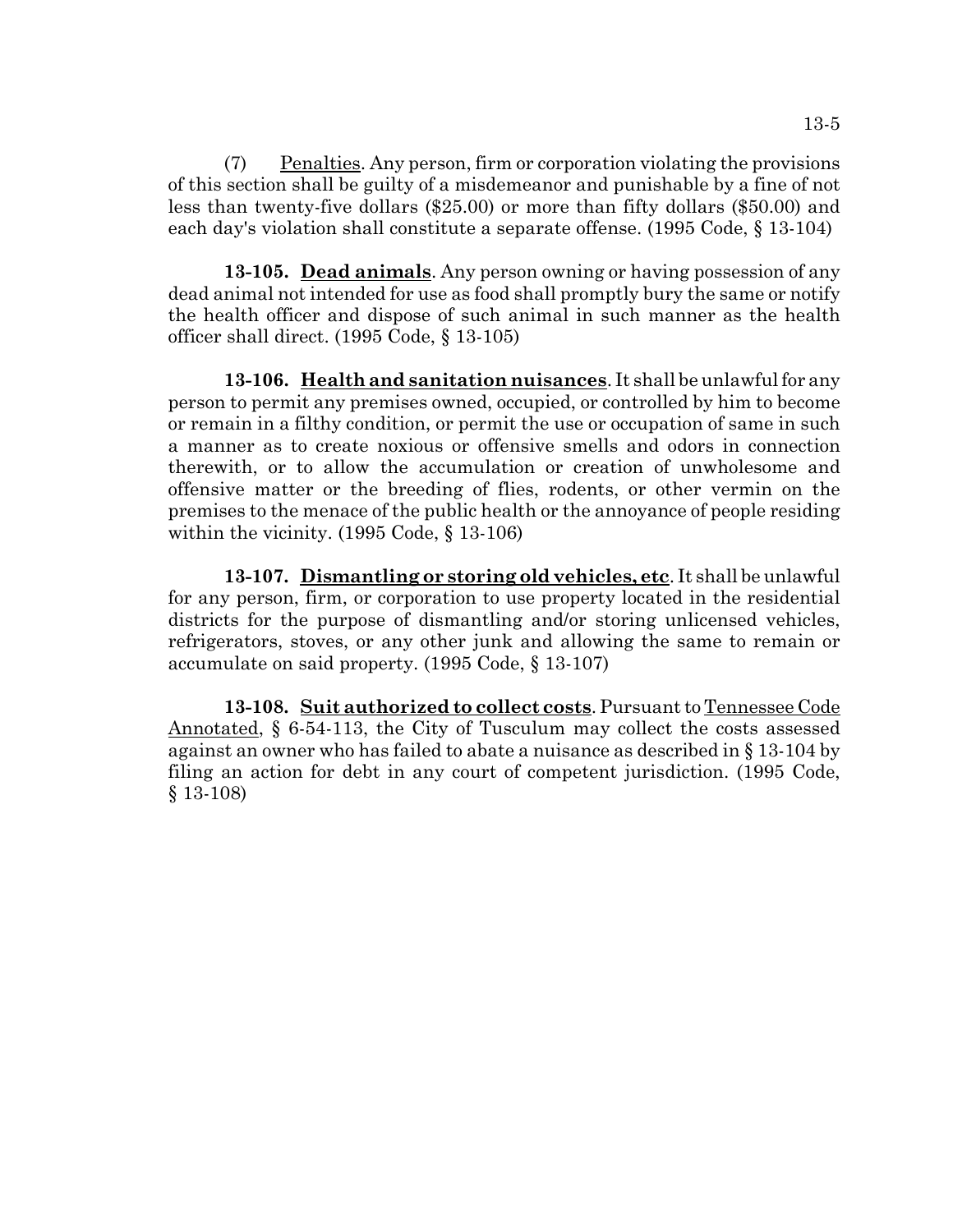### **CHAPTER 2**

# **JUNK CONTROL**

## **SECTION**

13-201. Short title.

13-202. Definitions.

13-203. General provisions.

13-204. Penalties.

**13-201. Short title**. This chapter shall be known as the "Junk Control Ordinance of the City of Tusculum, Tennessee." (1995 Code, § 13-201)

**13-202. Definitions**. For the purpose of this chapter, the following words and phrases shall have the meanings respectively ascribed to them by this chapter:

(1) "Junk." For the purpose of this chapter, the term "junk" shall mean any motor vehicle, machinery, appliance, product, or merchandise with parts missing, or scrap metal, or other scrap materials that are damaged, deteriorated, or that are in a condition which prevents their use for the purpose for which they were intended. This definition specifically includes motor vehicles not movable under their own power, and that cannot be made so movable by minor repairs such as inflating a tire or installing fuel or battery.

(2) "Junk dealer." Any person, in any way acquiring, buying, selling, exchanging, trading, or dealing in scrap iron, brass, second hand metals, or parts of any sort.

(3) "Junk yard." Any open or uncovered land on which dilapidated automobiles, rags, old papers, boxes, barrels or other used articles defined as "junk" herein, are assembled for purposes of trade. (1995 Code, § 13-202)

**13-203. General provisions**. It shall be unlawful and a violation of this chapter for any person, firm, or corporation to keep or store "junk" as defined in § 13-202, in the City of Tusculum, unless such junk is located and stored in such a manner as to not be visible from adjacent property, including public streets. In no event shall it be lawful for any person, firm, or corporation to allow junk, as defined in this chapter, to accumulate on any property not properly prepared as a junk yard. Nothing contained in this section shall be construed to prevent persons, firms, or corporations which repair motor vehicles, appliances, etc., from accumulating unserviceable articles left with them in the normal course of their business, provided, however, such unserviceable articles shall not be visible from adjoining property. (1995 Code, § 13-203)

**13-204. Penalties**. Any person violating any provision of this chapter shall be guilty of a misdemeanor, and upon conviction shall be fined not less